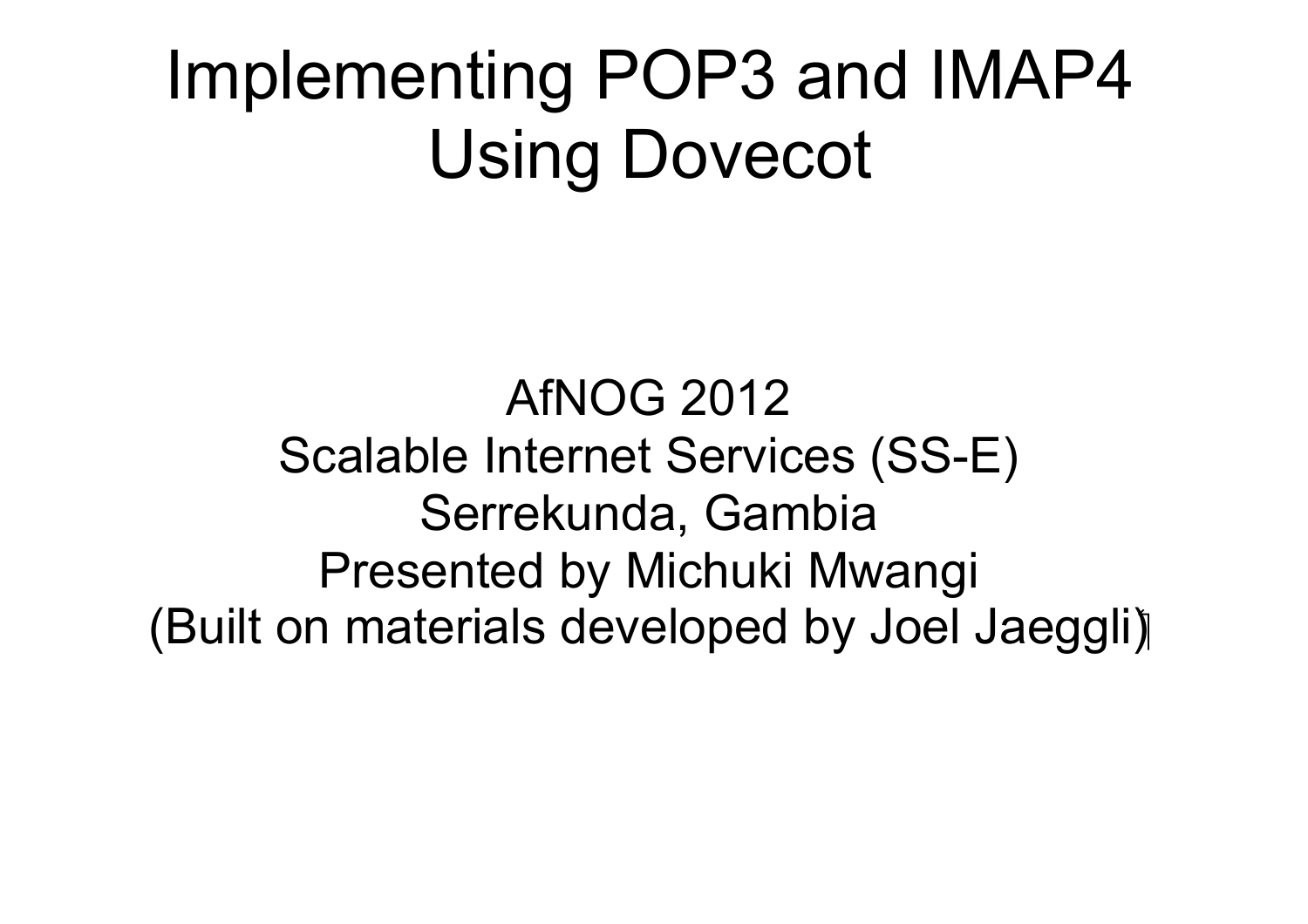### What is POP3

- POP3 stands for Post Office Protocol ver 3
- Described in RFC1913
- Runs on TCP Port 110 as a client server function
- Allows for a maildrop service (similar to the post box mail service ) hence the name
- By design its limited in features to download and delete email from server
- Security was also limited to using APOP (md5 hash for authentication
- RFC 2449 proposed POP3 extensions which included SASL Mechanism, Expiry, Pipelining, etc.
- RFC 2595 describes using TLS with POP3 also known as POP3s and runs on port 995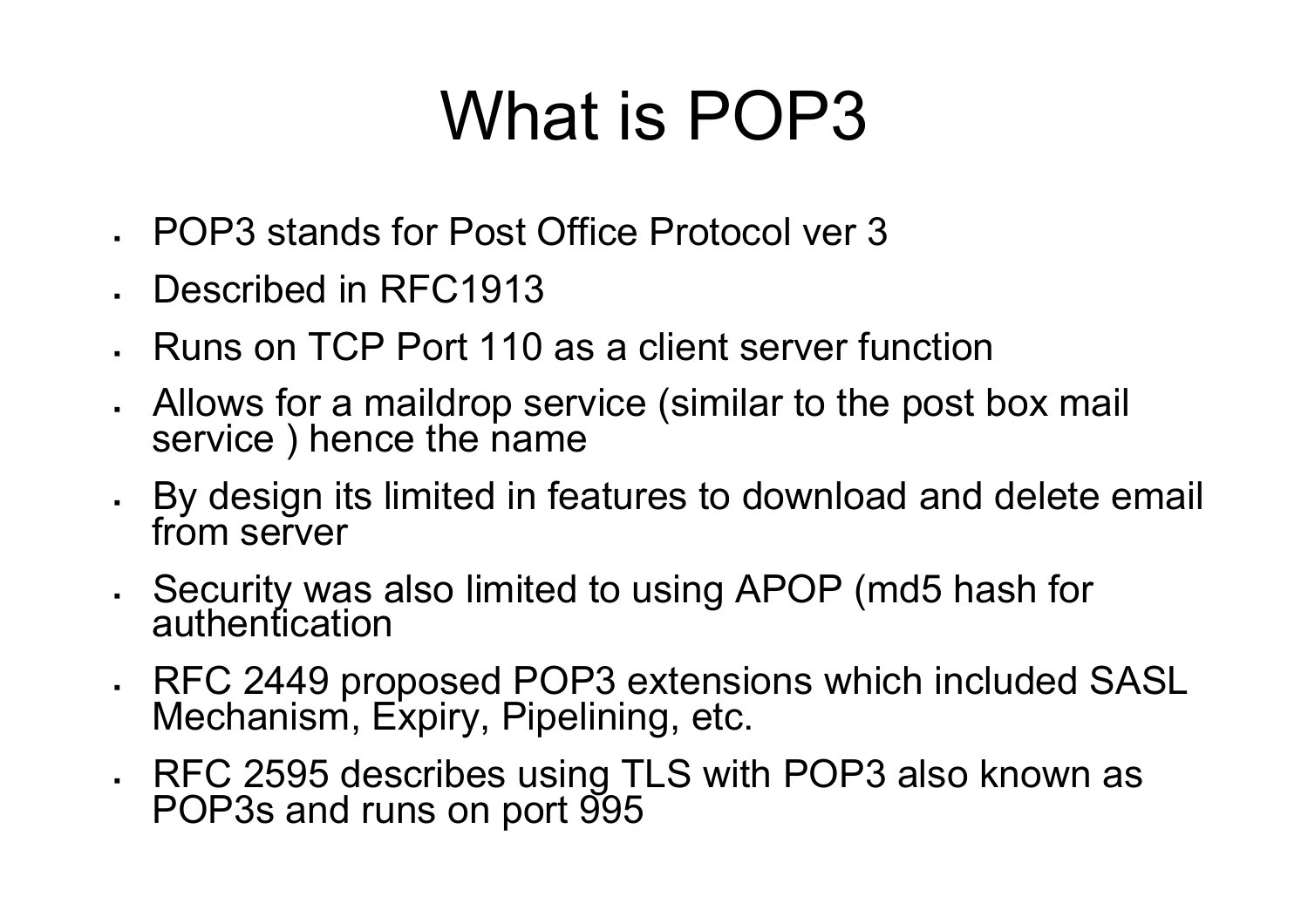### What is **IMAP4?**

- Internet Message Access Protocol version 4
- Described in RFC 1730
- Runs on TCP Port 143 as client-server function
- More advanced in features compared to POP3
- . IMAP4 stores mail on server and copies can be transferred to the client on request.
- By default only the message headers are sent to the client, the rest of the message is accessed on opening the email.
- Allows client to access and manipulate email residing on a server, creation of folders, filters, etc.
- RFC 1731 describes the IMAP Authentication Mechanisms
- RFC 2595 describes using TLS with IMAP4 running on TCP port 993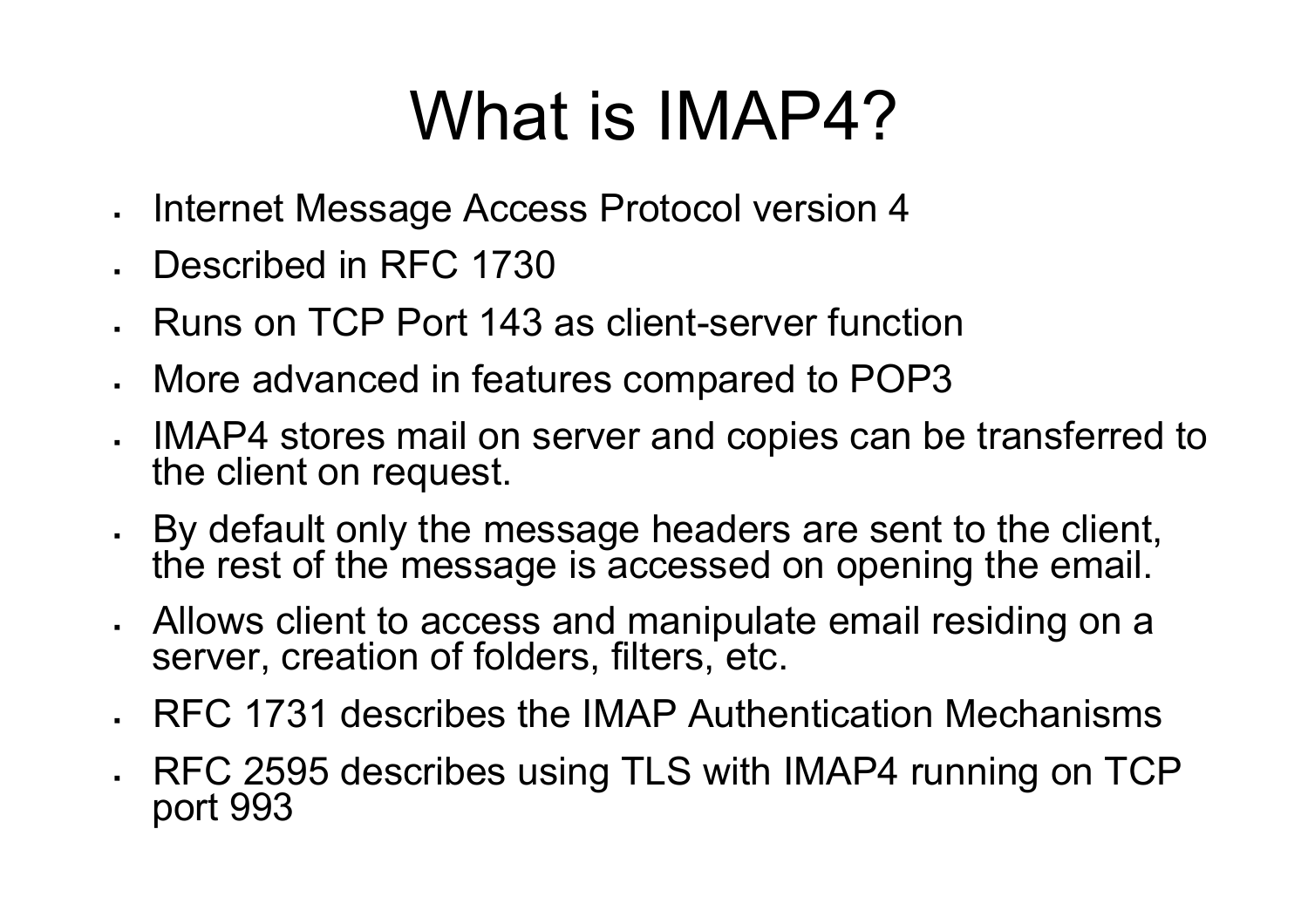# Mail Storage Formats

- Mailbox Format (Mbox)
- Defined in RFC 4155
- All messages in an Mbox mailbox are concatenated and stored as a plain text in a single file
- Mails are stored in RFC822 format with a blank space separating each message (2 spaces as each message has one space) and "From" determining start of next message.
- Mbox has a distinct disadvantage in cases of large mailbox (a single large file) requires more resources to read/open and can be slow depending on the servers load.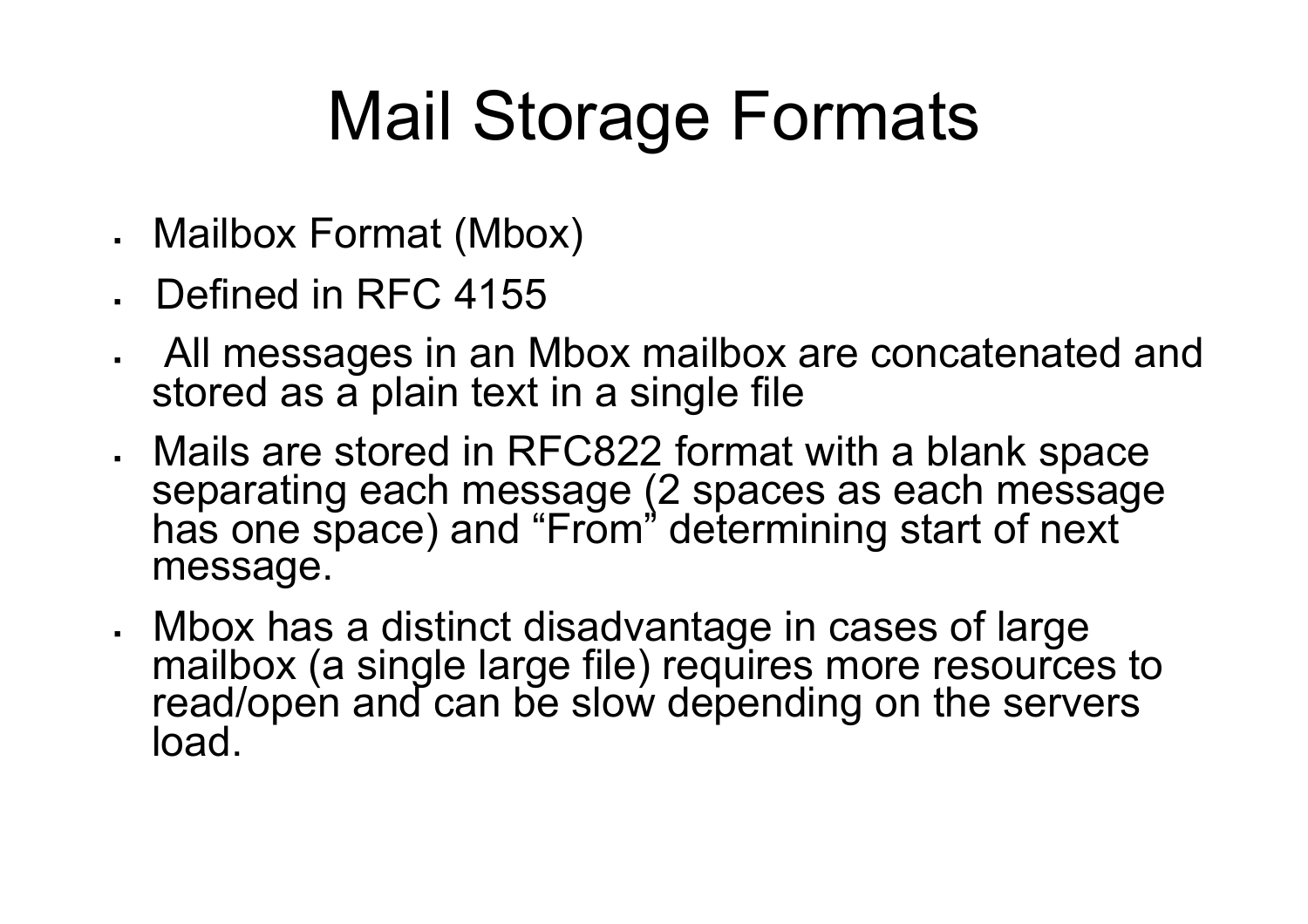### Maildir Storage Format



Mail Directory Format (Maildir)

Each message is stored in a separate file with a unique name and each folder in a directory

Maildir++ provides extension to the Maildir specification providing support for subfolders and quotas.

Maildir directory has 3 folders **temp**, **new** and **current**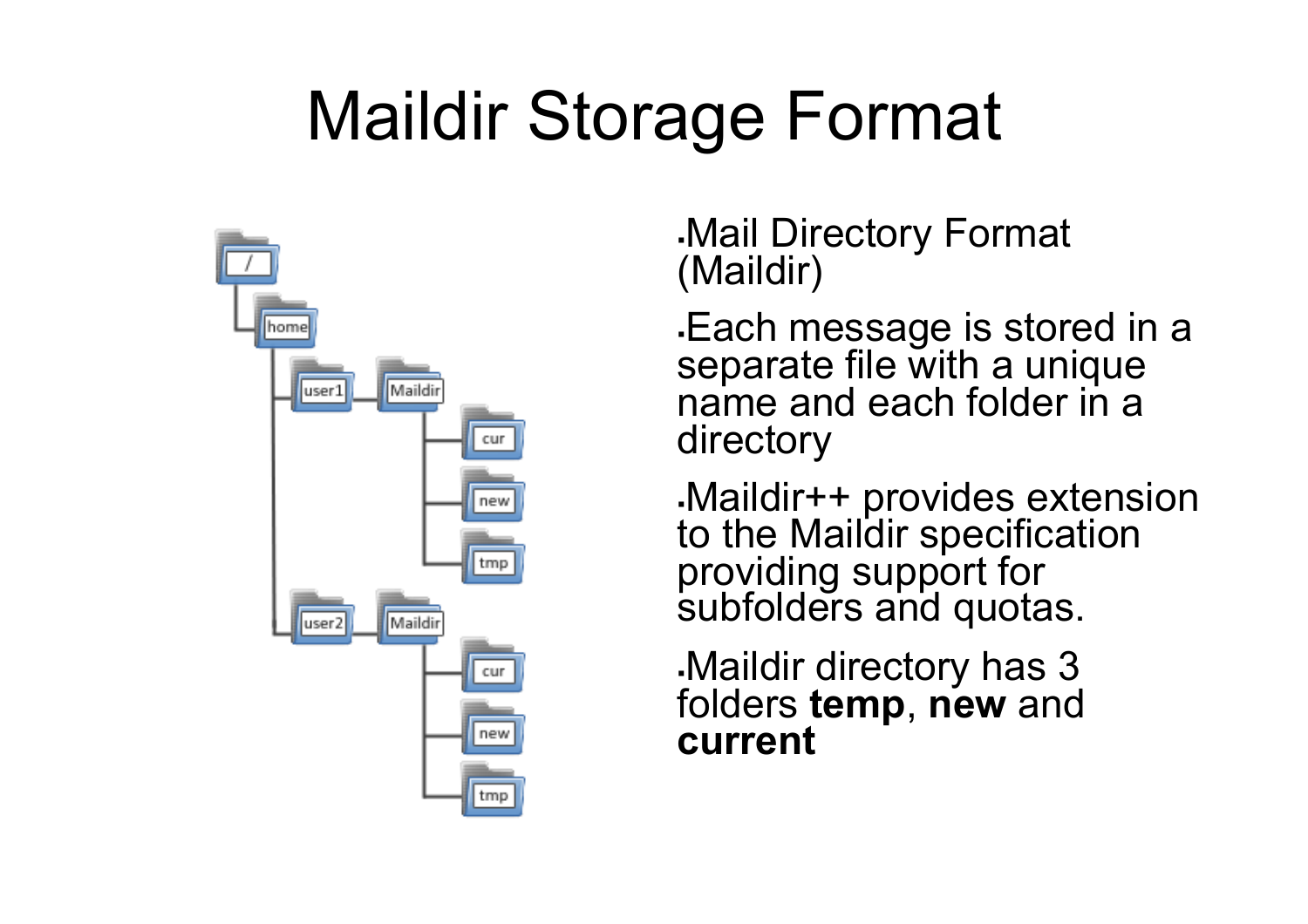### How Maildir Works

- The mail delivery agent stores all new emails to the mailbox in the tmp directory with a unique<br>filename. (unique = time + hostname+ random filename. (unique = time + hostname+ random<br>qenerated number)
- The MDA creates a hard link to the file in tmp/ unique to new/unique

 $\mathbf{r}$ 

- The Mail User Agent will check for new emails in new folder and move them to current folder
- The MUA modifies the filename to add a colon (:), a '2' and various flags to represent message status i.e read, replied, forwarded, deleted, etc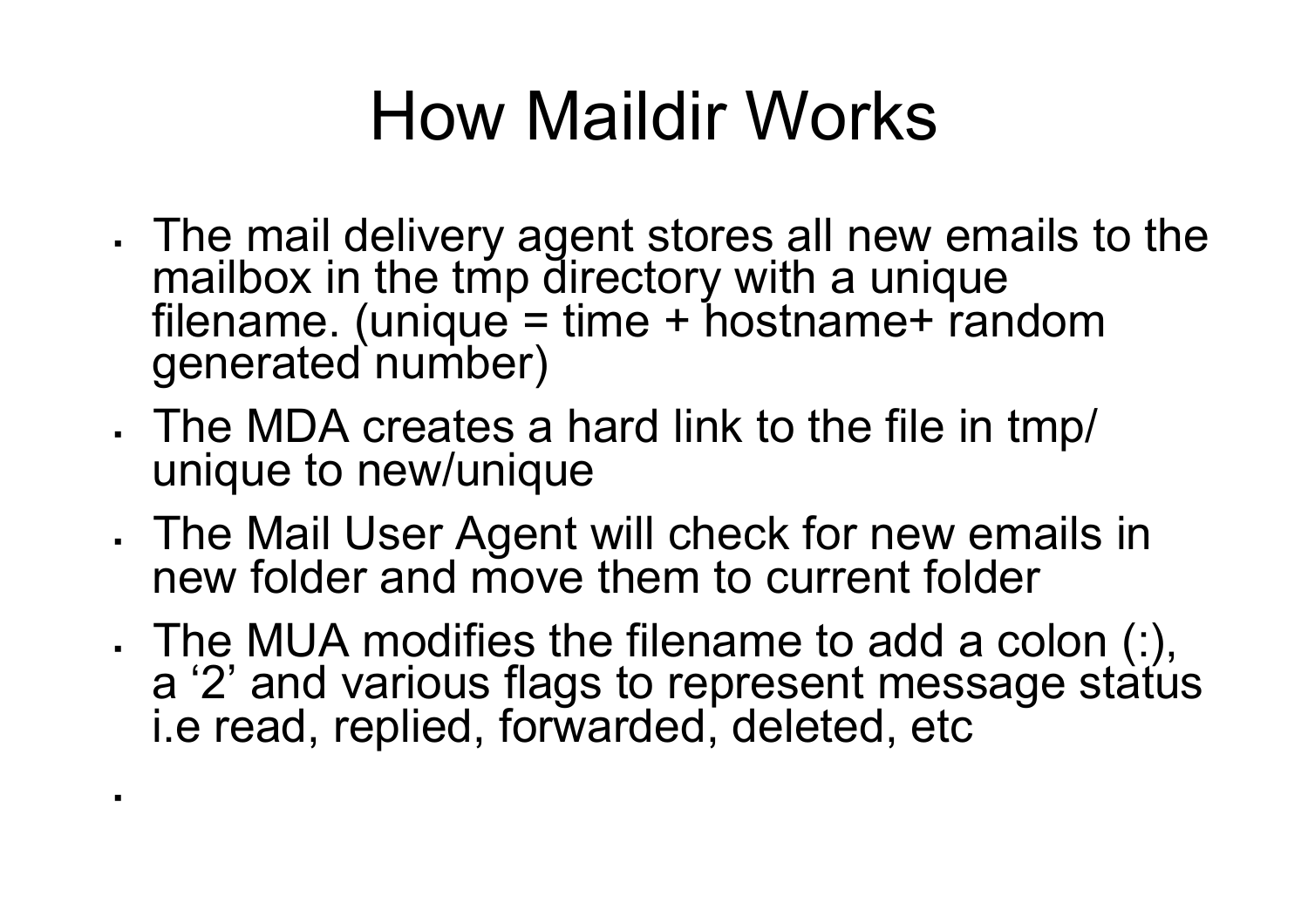### What is Dovecot?

- High-performance POP and IMAP server
- Developed byTimo Sirainen
- Unlike say UW IMAP it wasn't written in the 80s
- Transparently index's mailbox contents (Why is this important?)
- Supports both mbox and maildir formats
- Capable of operating in an environment with minimal locking. (Why is this important)
- Graceful around failures (index repair for example)
- Designed with Security in mind support for Authentication Mechanism and SSL/TLS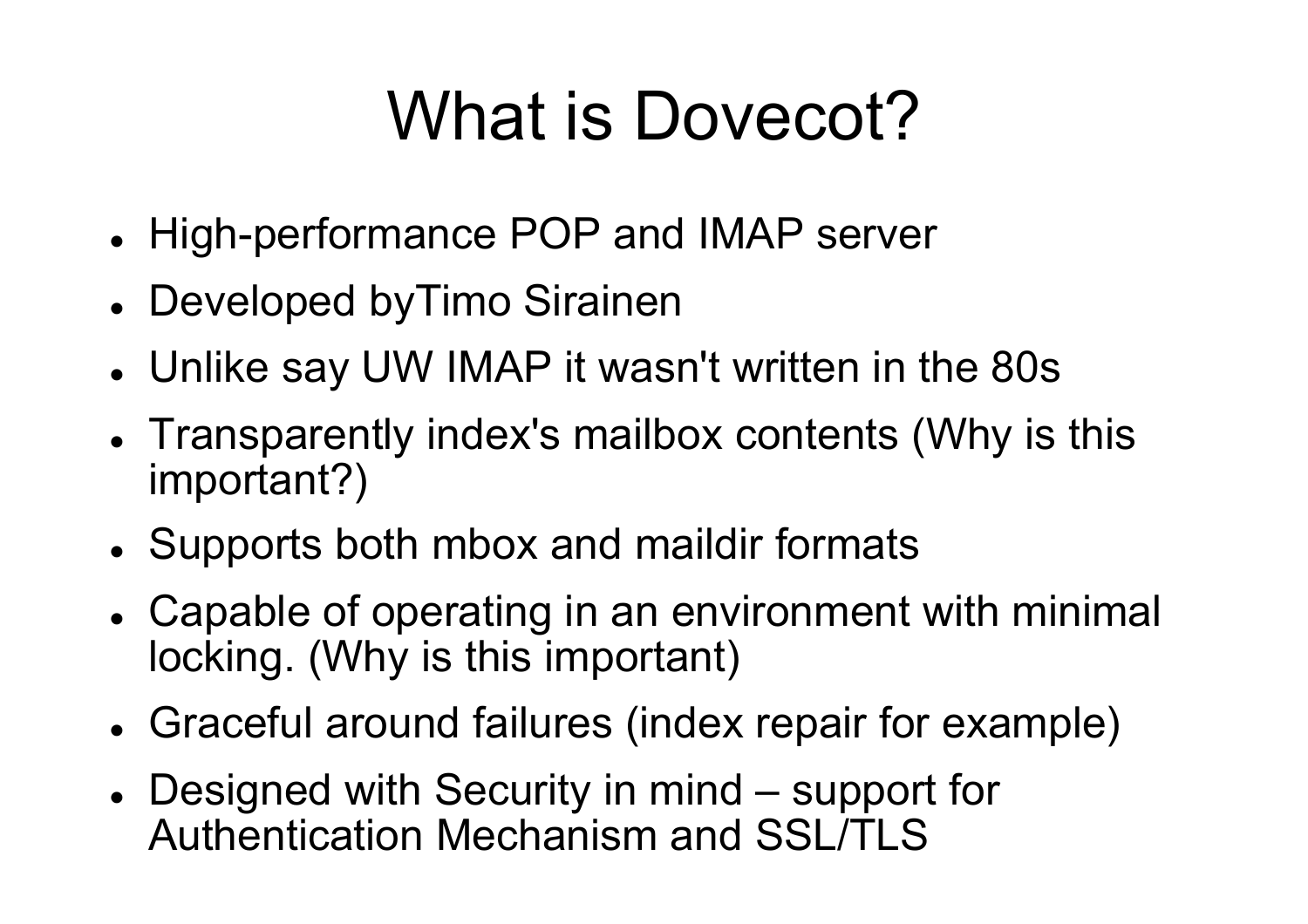### Let's install it the FreeBSD way

#cd /usr/ports/mail/ dovecot

#make install clean

Note all the options for databases!

> It is typical for small applications to do authentication of users using the unix password file or PAM.

> Big mail installations can use an SQL database interface for the storage of user credentials.

Select the Mysql Option for this exercise

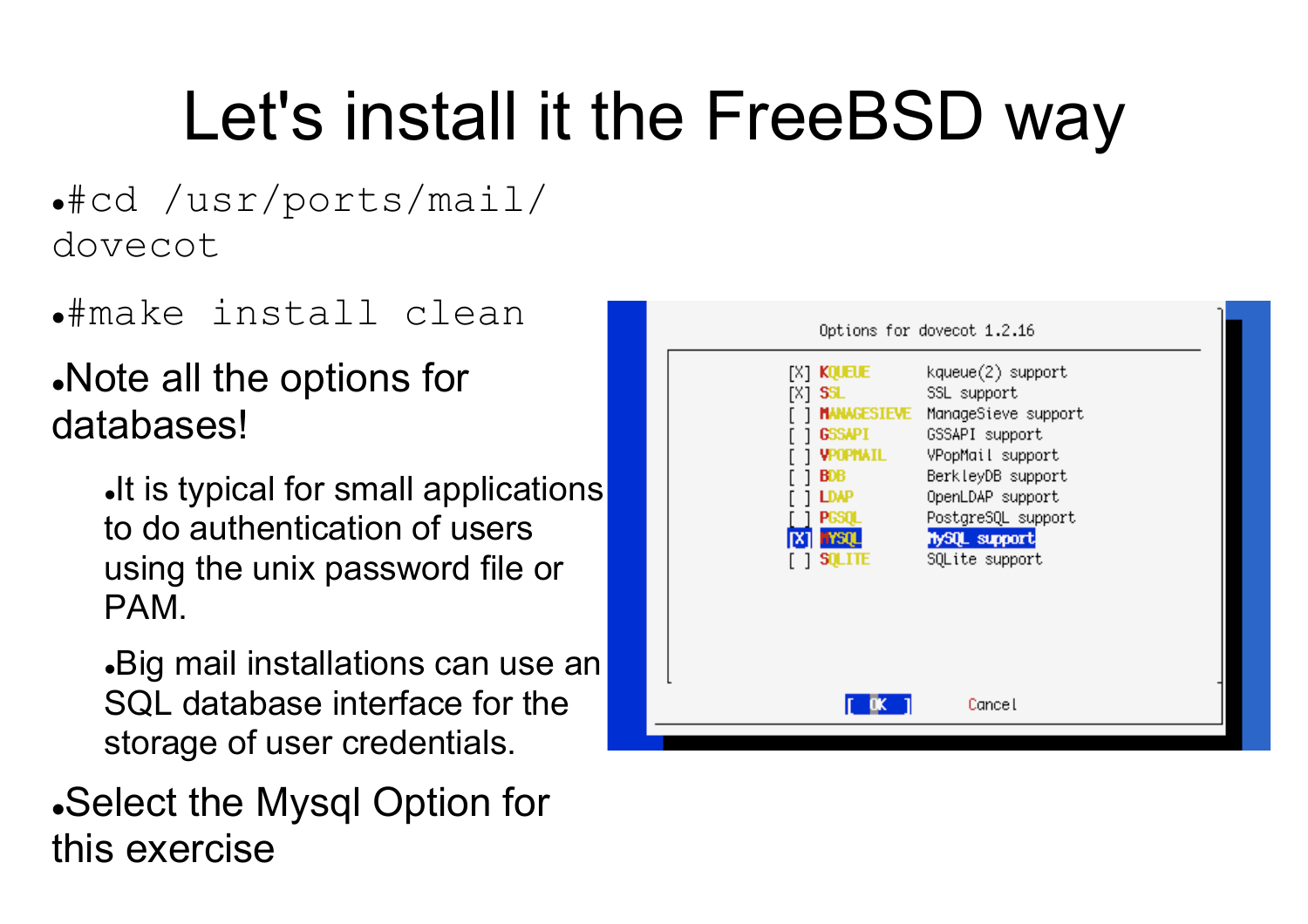### FreeBSD install cont

- Take a look at /usr/local/etc/rc.d/ dovecot
- Edit /etc/rc.conf
- dovecot\_enable="YES"
- Ok, now we could start it but we really need to configure it first.
- Look at /usr/local/etc/dovecot.conf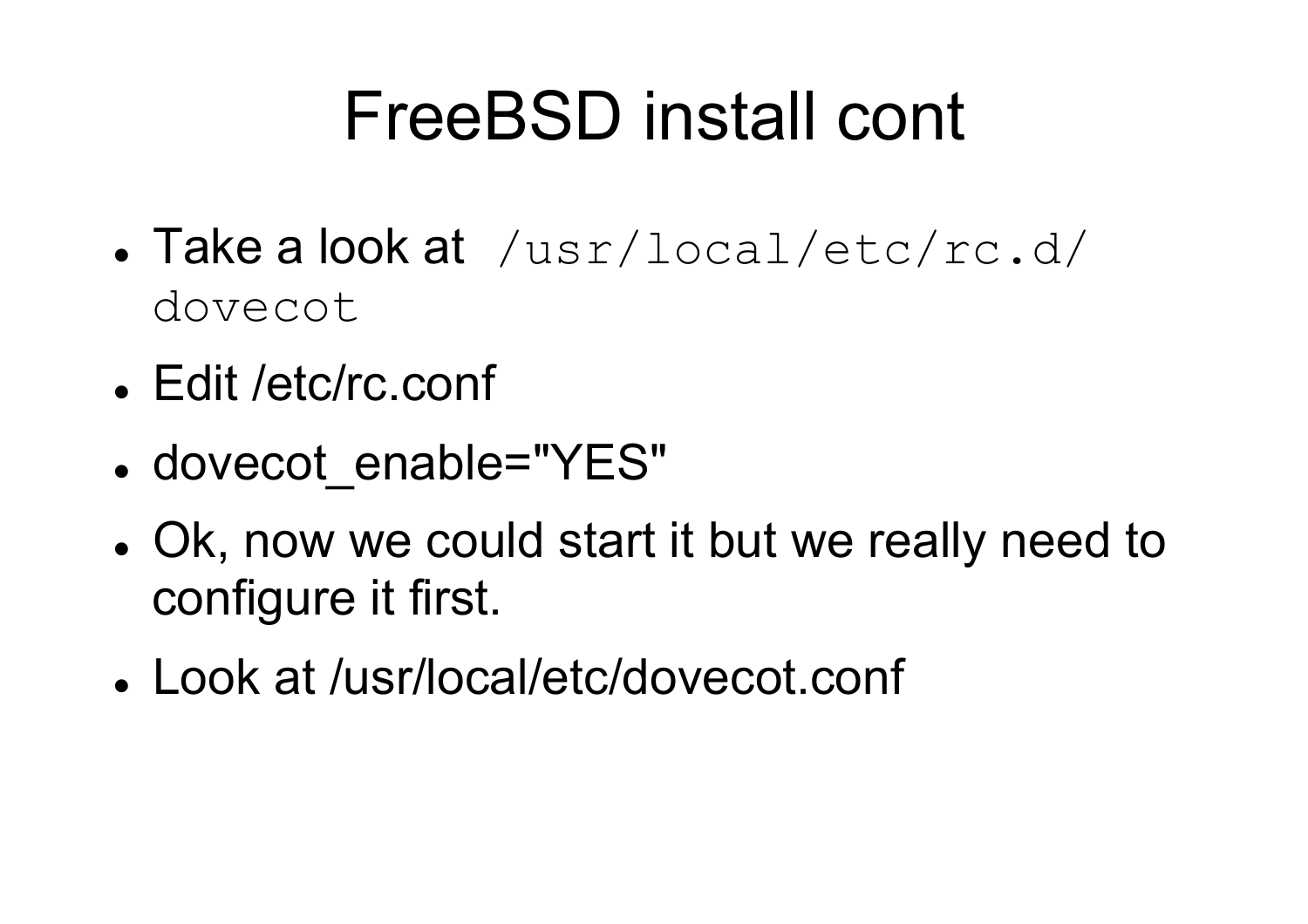### Dovecot Configuration

- *If you do not have a working SSL Certificate, ignore steps above and find the line* 
	- $\div$  # ssl = yes
- *Uncomment the line and modify it to NO* 
	- $s$ *ssl* = no
- Else if you have SSL Certs Working during Apache Session, find the lines:
	- $*$  #ssl\_cert\_file = /etc/ssl/certs/dovecot.pem
	- $*$  #ssl\_key\_file = /etc/ssl/private/dovecot.pem
- *Uncomment* them, and modify the *PATH* to point at the certificate and keyfile that we created during the apache tutorial. i.e
	- ssl\_cert\_file = /usr/local/etc/apache22/server.crt
	- $\cdot$  ssl key file = /usr/local/etc/apache22/server.key
- Disable plaintext authentication by finding the line below
	- disable\_plaintext\_auth = no
- Set the value to yes as below
	- disable plaintext auth = yes
	- Note: unencrypted connections can still be made from localhost!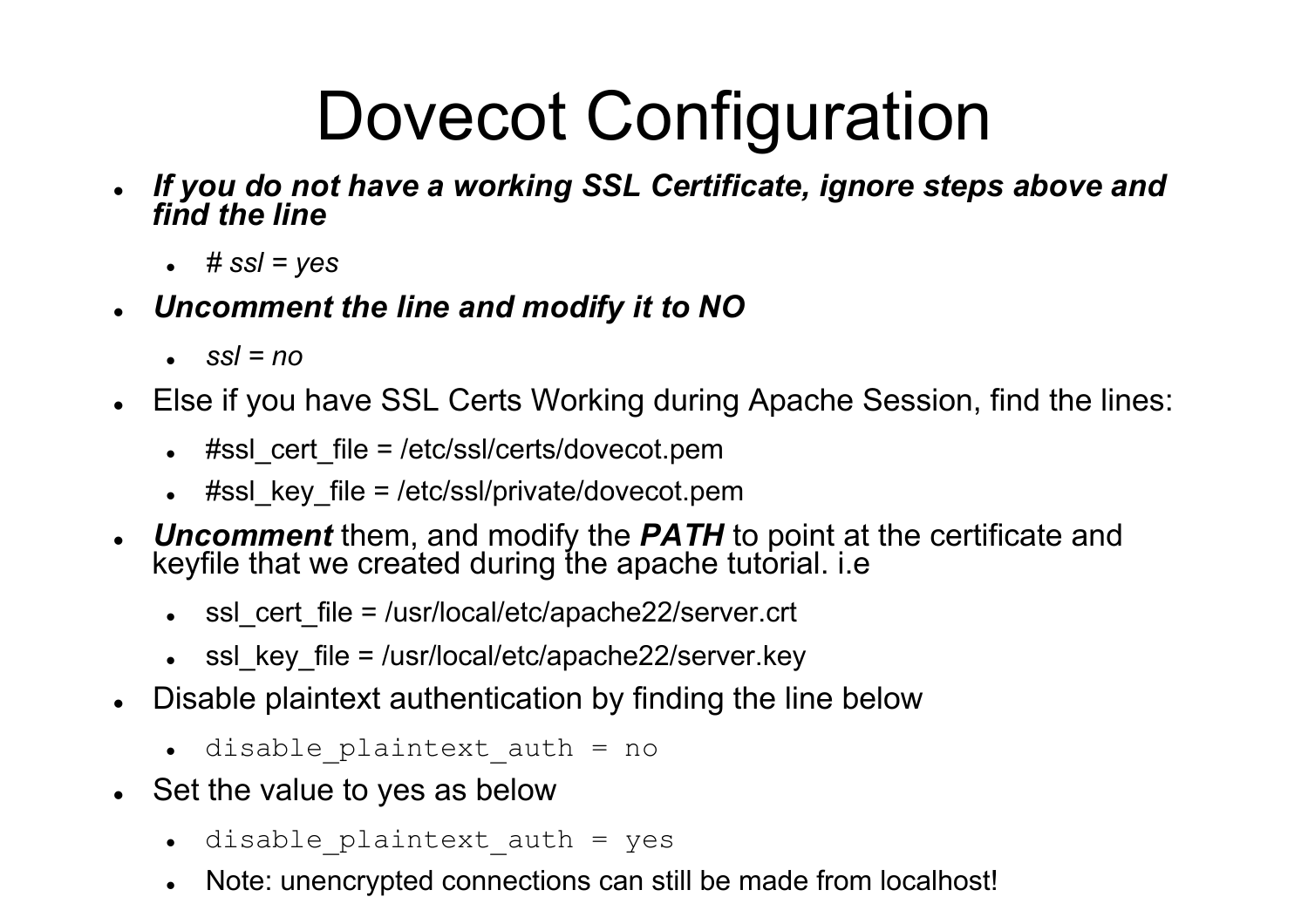# Dovecot Configuration 2

- Note that the default listening services are:
	- $\textdegree$  protocols = imap imaps pop3 pop3s managesieve
	- TCP listeners are on 110, 143, 993, and 995
	- If you need the unencrypted versions of the protocol for some reason (e.g. a webmail application) then you should firewall them off from the rest of your end users (end-user clients should never be be allowed to connect insecurely)
	- Otherwise disable imap and pop3 *(optional)*
	- *If you don't have SSL Certificate (from Apache-SSL session), disable (remove) imaps and pop3s and remain with imap and pop3.*
	- *Remove "managesieve" option in the protocols section*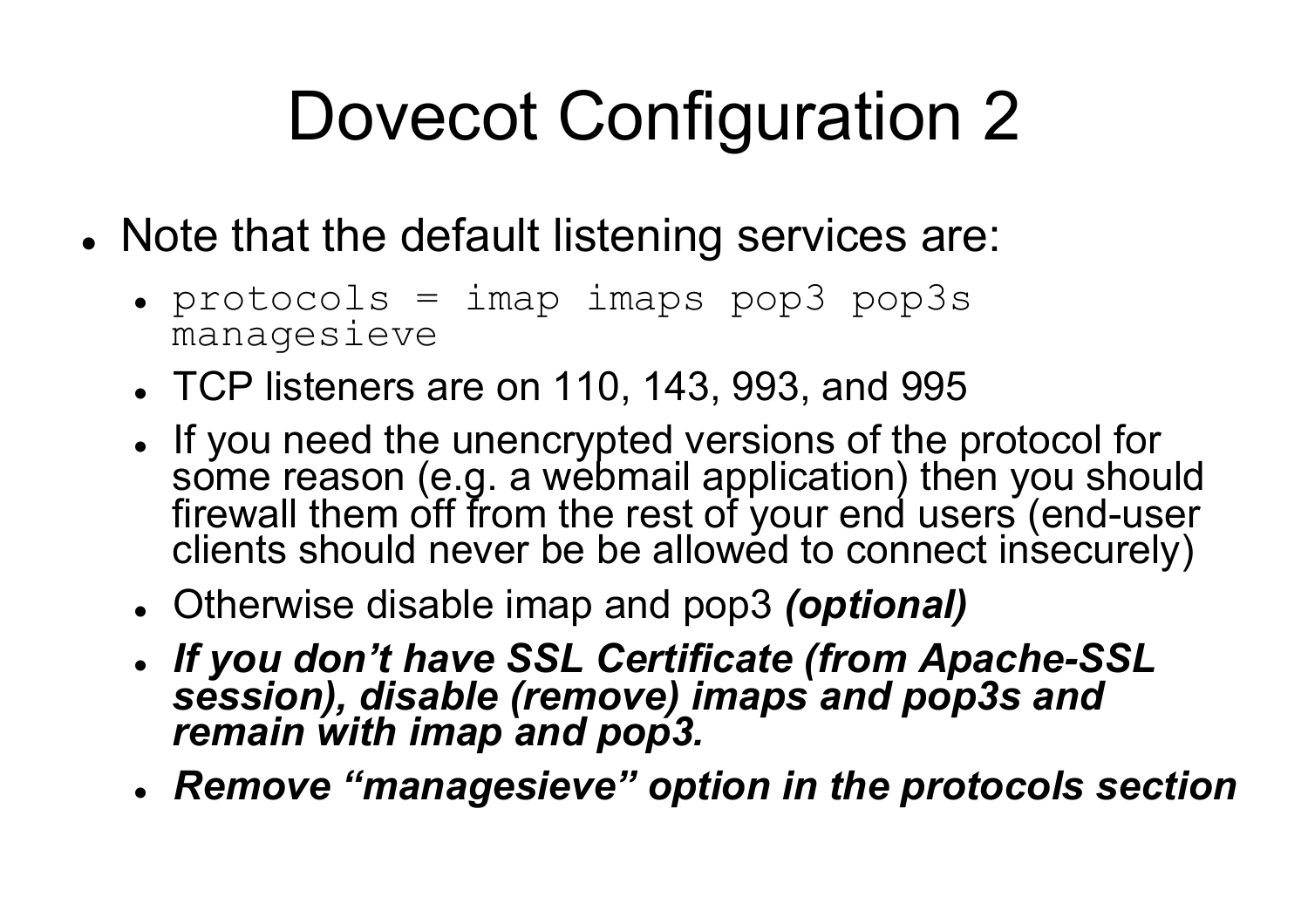### Dovecot Configuration – mailbox location

- The mail storage by default on Exim is in /home/%u/mail in Maildir format
- The default Dovecot storage format is set to Mbox and we shall change this format to Maildir.
- To change this to use a different storage format and location
- Locate the line:
	- *mail\_location = mbox:~/mail/:INBOX=/var/mail/%u*
	- And change it to the following line
	- *mail\_location = maildir:~/mail/*
- Ok we should have a sufficiently tuned dovecot to be able to start it.
- */usr/local/etc/rc.d/dovecot start*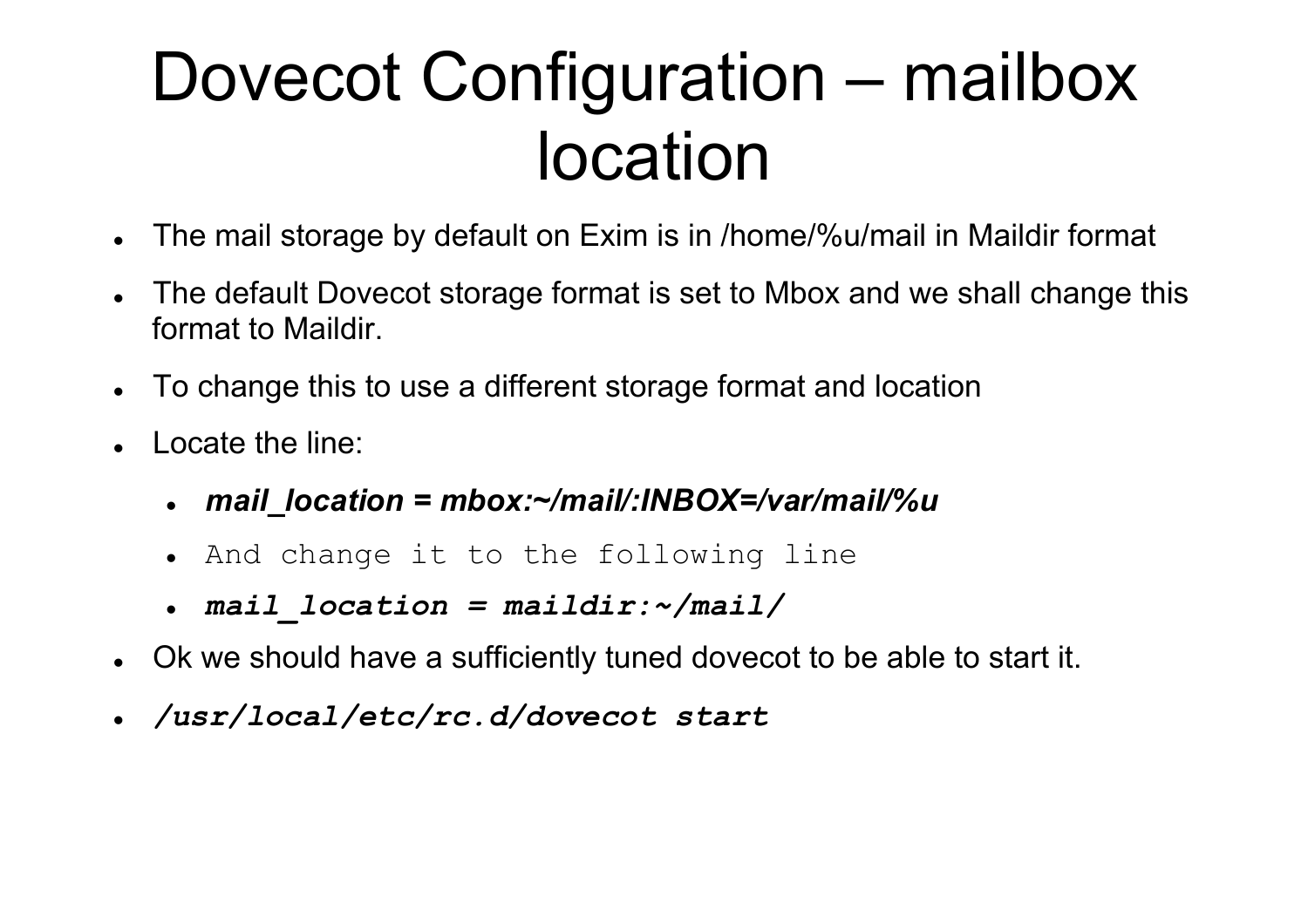### Done

- If everything works correctly you should be able to point an imap client towards your system at port 993 or pop3 clients on port 110
- Alternatively; using telnet

*# telnet localhost 110 user afnog pass afnog list* 

*quit*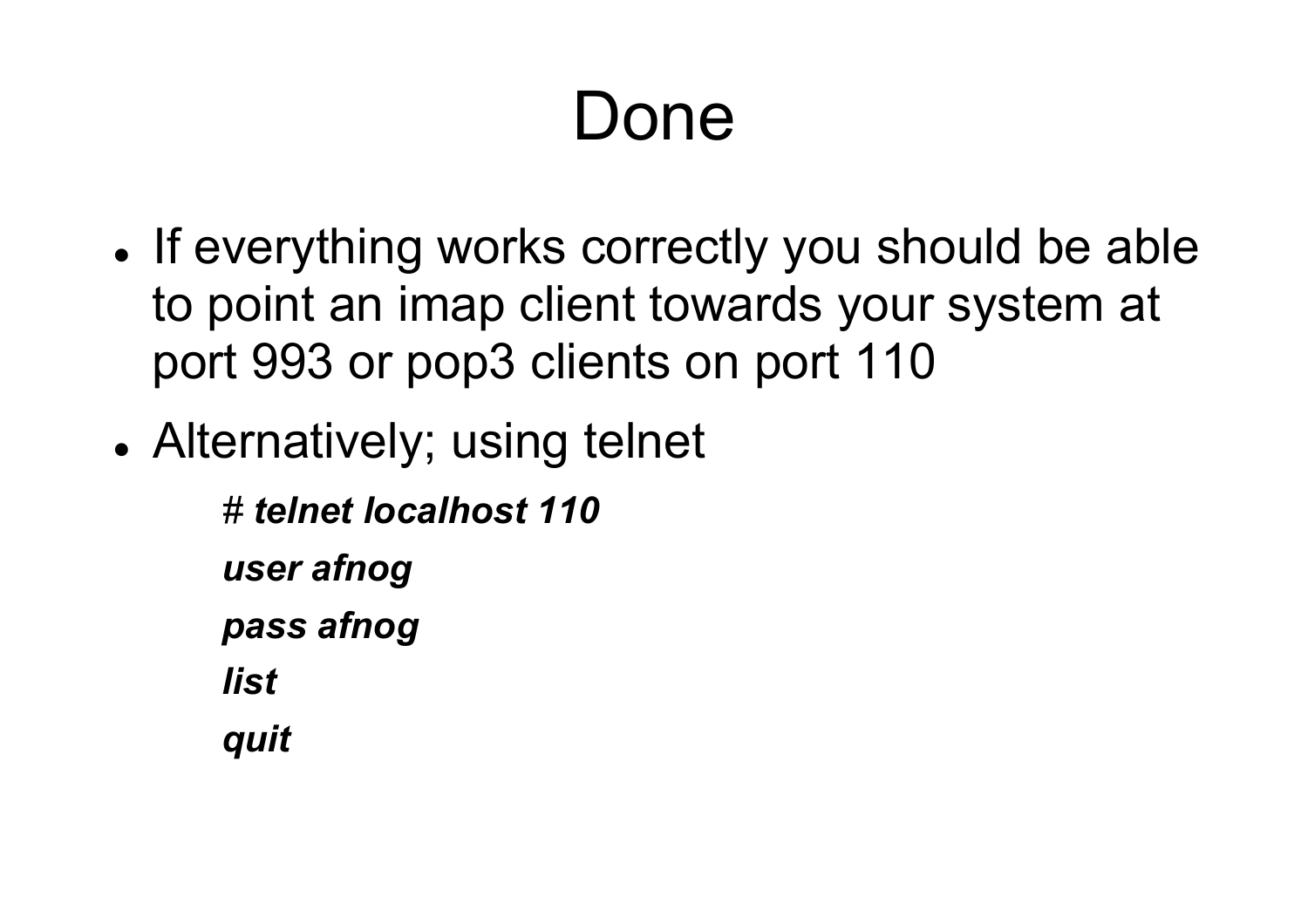### Scaling Dovecot using Mysql and Virtual Users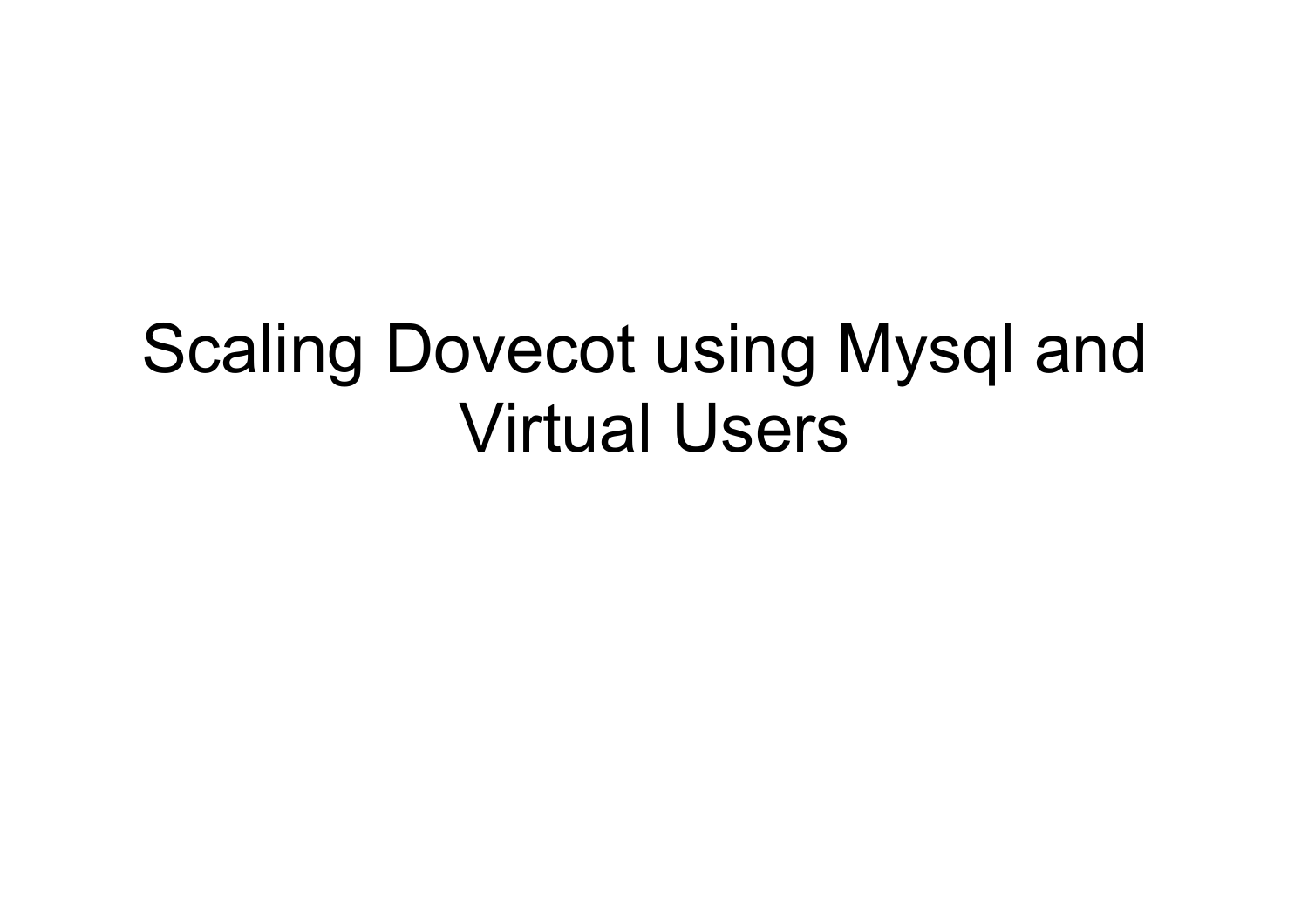### Mailbox Location

• Change location of mailbox by editing /usr/local/etc/ dovecot.conf

### • *# vi /usr/local/etc/dovecot.conf*

- Locate the line:
- *mail\_location = maildir:~/mail/*
- Change it to
- *mail\_location = maildir:/home/vmail/%n/Maildir*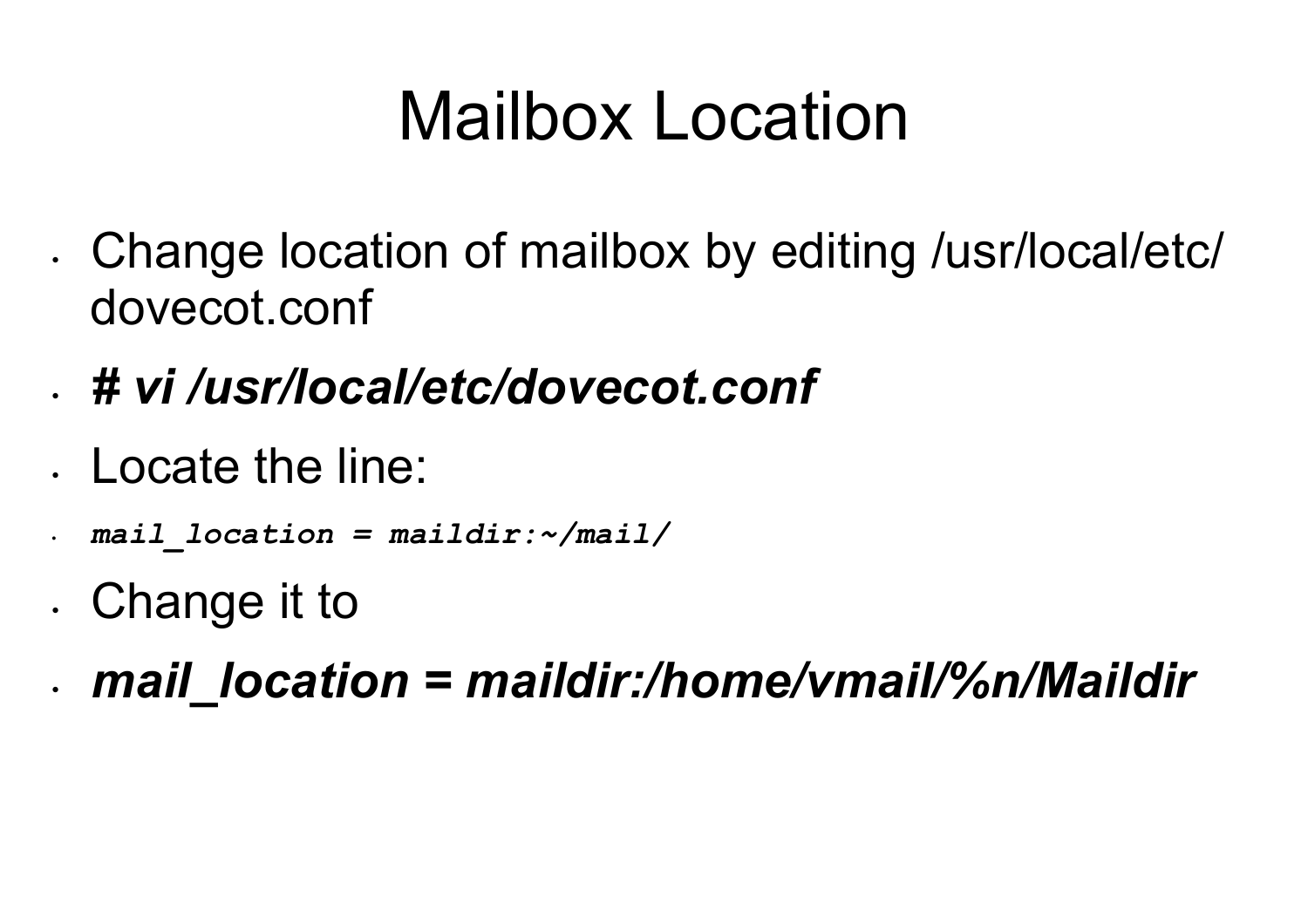# Adding Mysql Authentication

Edit the dovecot config file and make the following changes.

*vi /usr/local/etc/dovecot.conf*

Find and Comment the following to disable PAM Authentication.

```
#passdb pam
#args = session=yes dovecot
#}
```

```
Uncomment the following line
       passdb sql {
        args = /usr/local/etc/dovecot-sql.conf
       }
```

```
Comment Static
     #userdb passwd {
     #args = blocking=yes 
     #}
```

```
Uncomment the following 
      userdb sql { 
      args = /usr/local/etc/dovecot-sql.conf
     }
```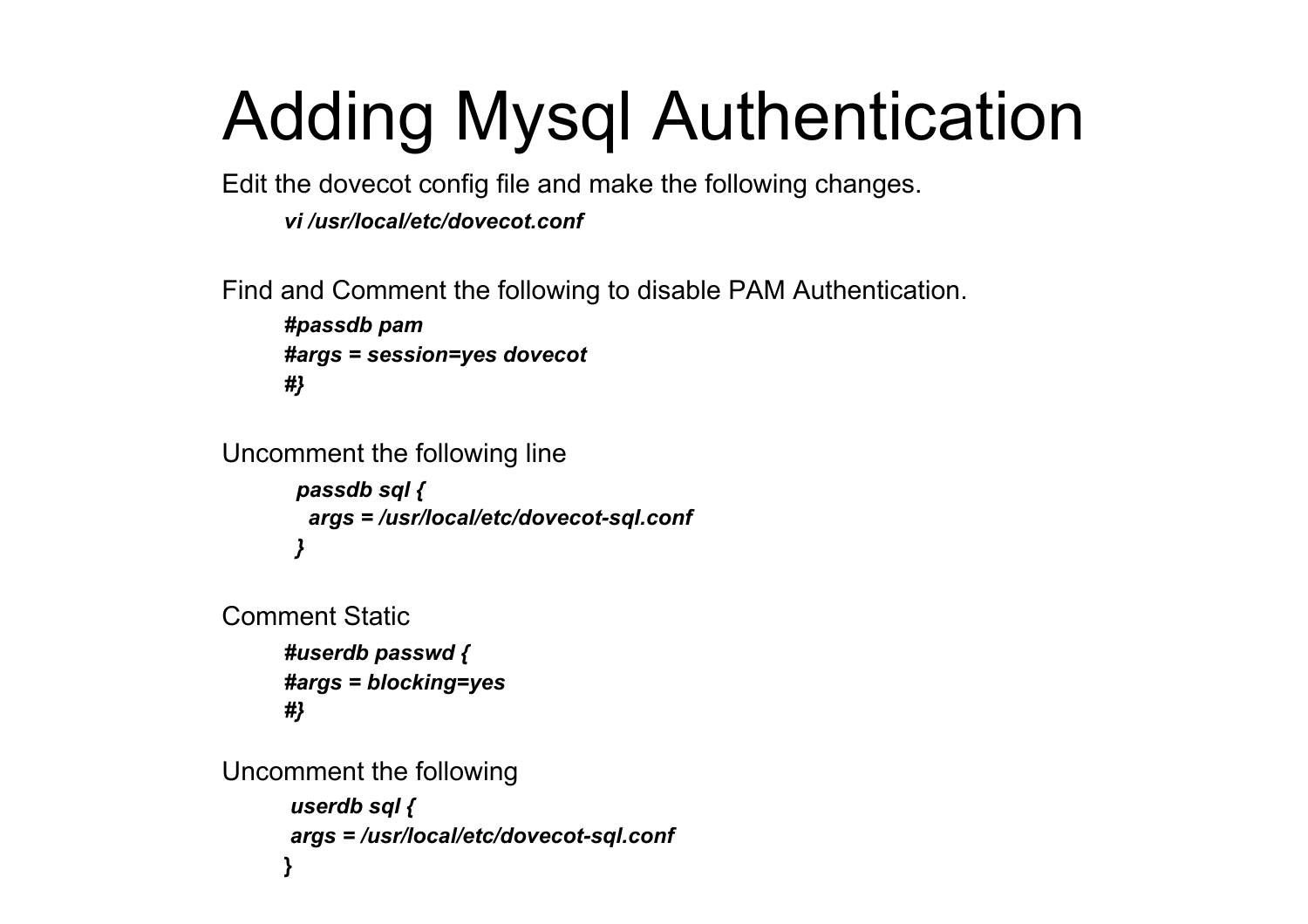### Additional Changes

### **Add the following values in bold**

• *Postmaster\_address = valid.email@address* 

### **Uncomment the following**

- *mail\_plugin\_dir = /usr/local/lib/dovecot/lda*
- *auth\_socket\_path = /var/run/dovecot/auth-master*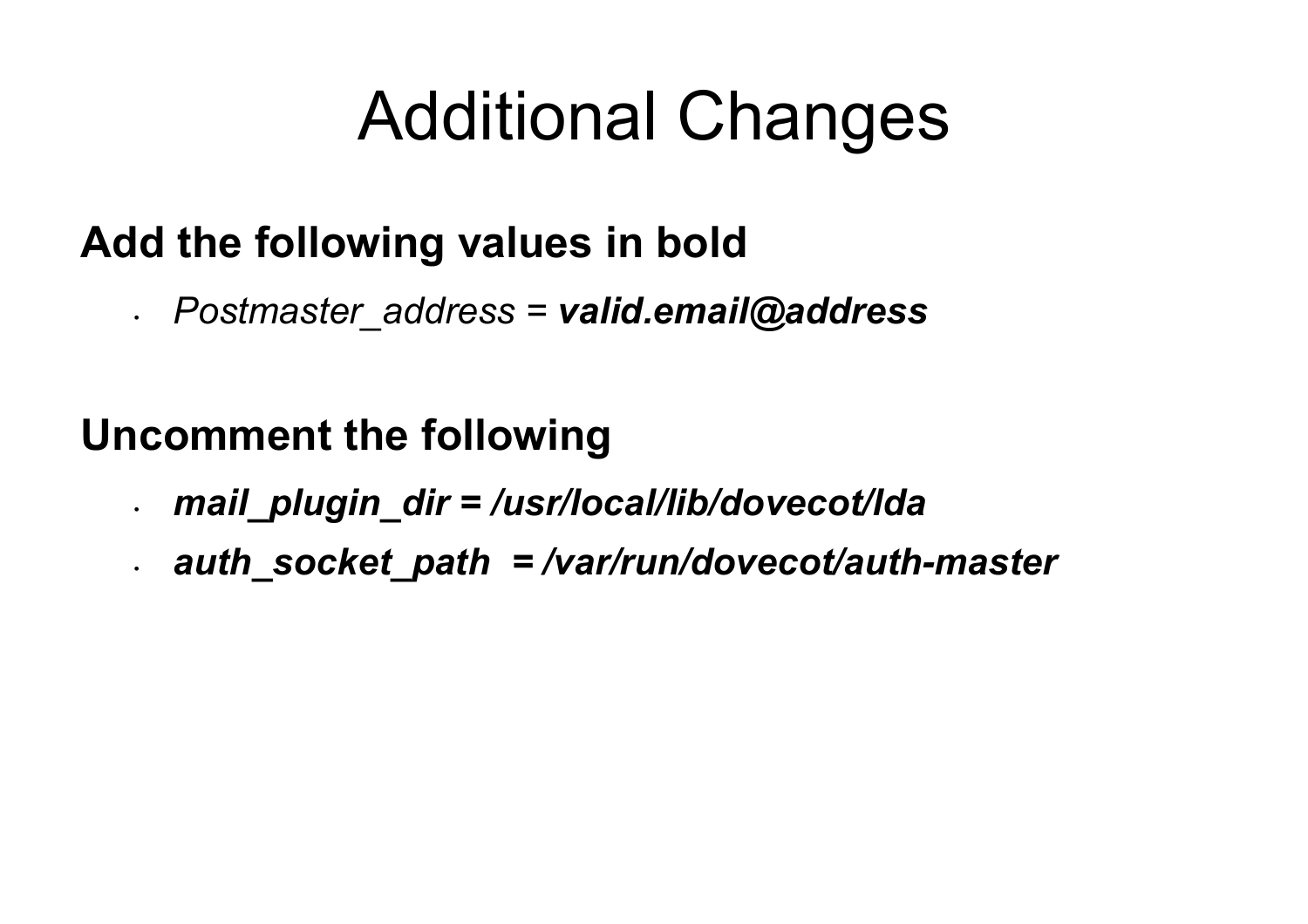### …cont'd

- The file /usr/local/etc/dovecot-sql.conf does not exist.
- We have created a template for purposes of this class and placed it at /home/afnog/dovecot-sql.conf

### • *#cp /home/afnog/dovecot-sql.conf /usr/local/etc/*

- For more information on the dovecot-sql.conf file please see;
- /usr/local/share/examples/dovecot/dovecot-sql.conf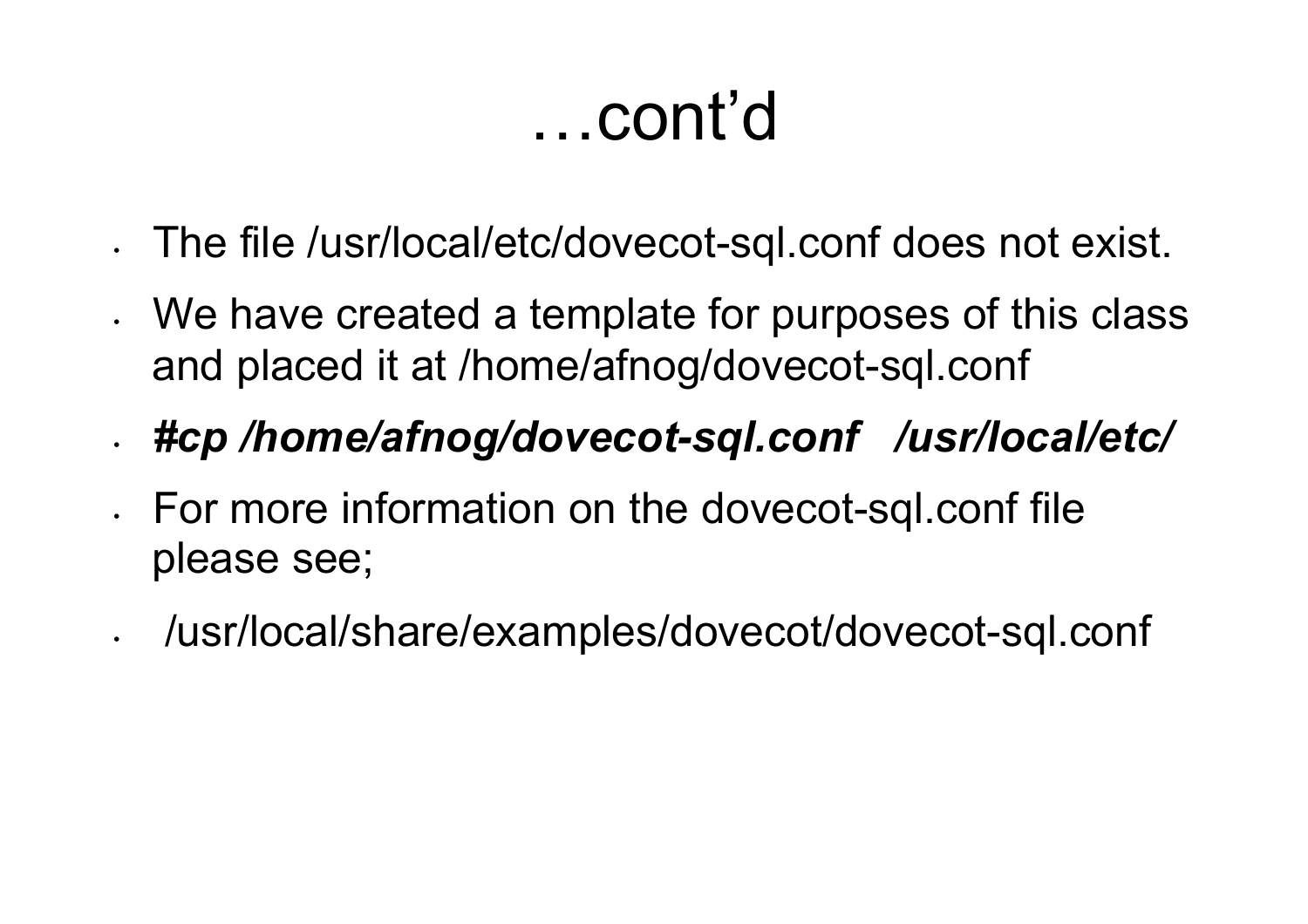# Creating Dovecot's Mysql DB

- Having configured dovecot to use Mysql, we need to setup create the database in Mysql and populate the database with a user information
- We have provided for a basic sql schema that will be used in this class and placed it at /home/afnog/dovecot-mysql-<br>schema.sql
- Change directory to /home/afnog
- *#cd /home/afnog*
- Check to see that the file exists in the directory
- *#ls*
- Run the schema in mysql to create the database
- *#mysql –p <dovecot-mysql-schema.sql*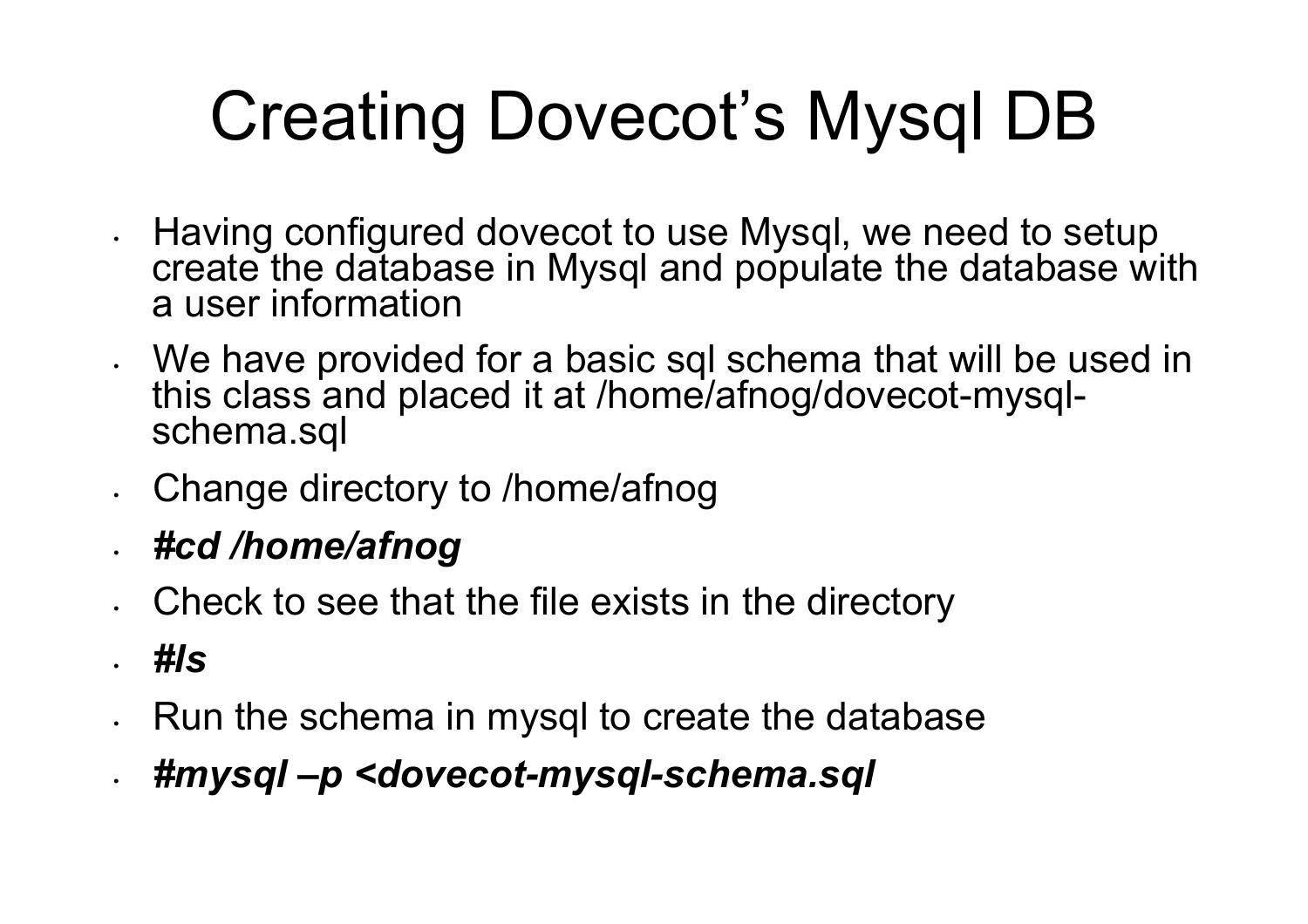### …Cont'd

• Edit the file and change the username and password to the Mysql database (*as was created during the Radius setup)* 

- *Create a user that will manage the virtual users*  • *#pw adduser vmail -m*
- check the the UID of the vmail user and take note of it for the next steps
- *# cat /etc/passwd | grep vmail*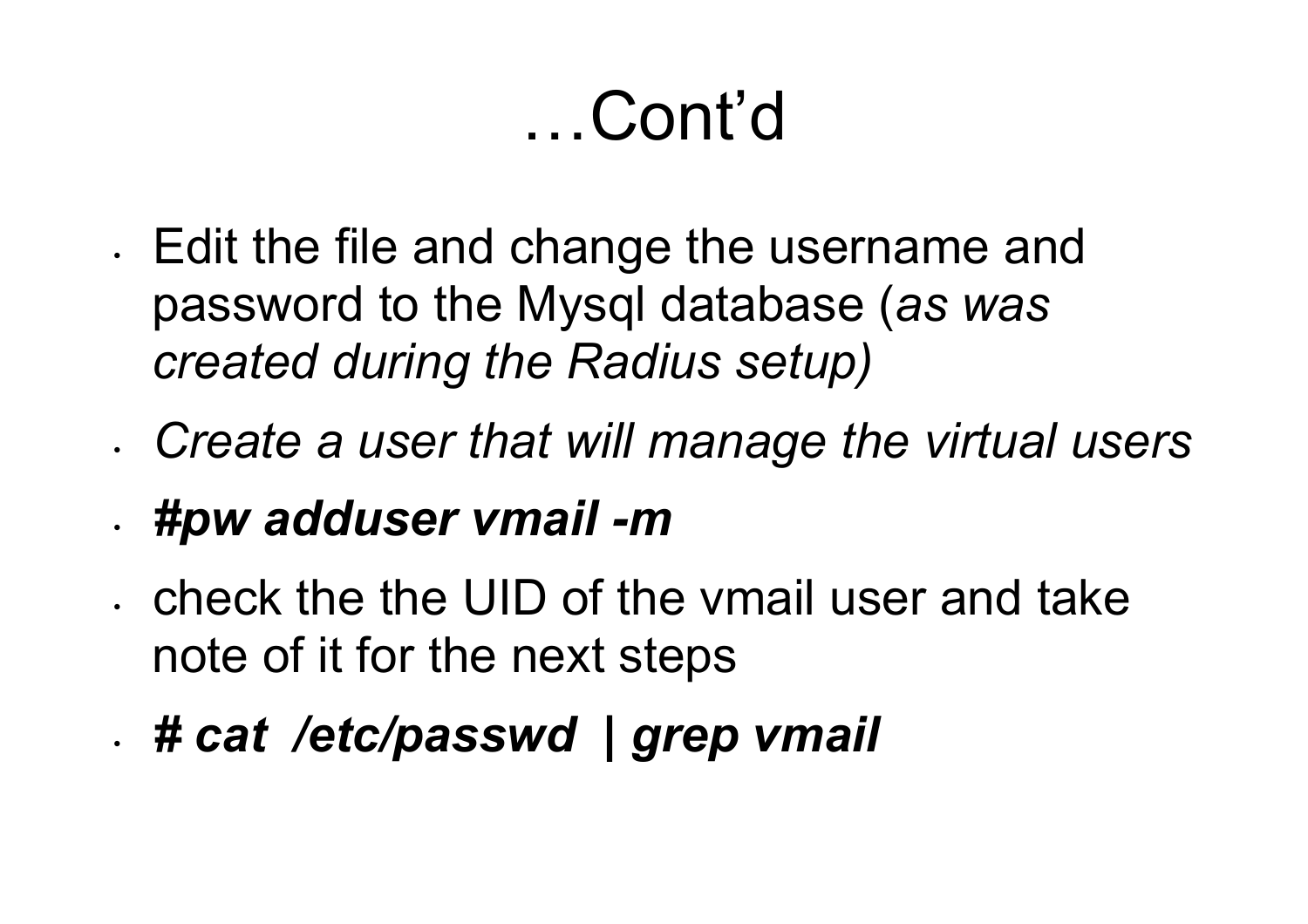# Inserting records in Mysql DB<br>The database created by the dovecot-mysql-schema.sql is empty

- 
- To populate data on the mysql database there are two options;
	- i) Manually from the mysql CLI
	- ii) Using Web/GUI like PHPMyAdmin
- For this class we shall use the mysql CLI to get more hands on experience
- **Replace UID and GID below with the "vmail" UID/GID for example GID is '1002'**
- **xxxx.afnogws.gh** is the domain created in the **DNS class.**

#*mysql –p*

*Mysql> use dovecot;* 

Mysql> *insert into users (userid, domain, password, home, uid, gid) values ('afnog', 'xxxx.afnogws.gh', md5('success'), '/home/vmail/%n/Maildir', 'UID', 'GID');* 

Mysql> *insert into users (userid, domain, password, home, uid, gid) values ('yourname', 'xxxx.afnogws.gh', md5('afnog'), '/home/vmail/%n/Maildir', 'UID', 'GID');* 

*Important Replace UID and GID above with that of vmail user.*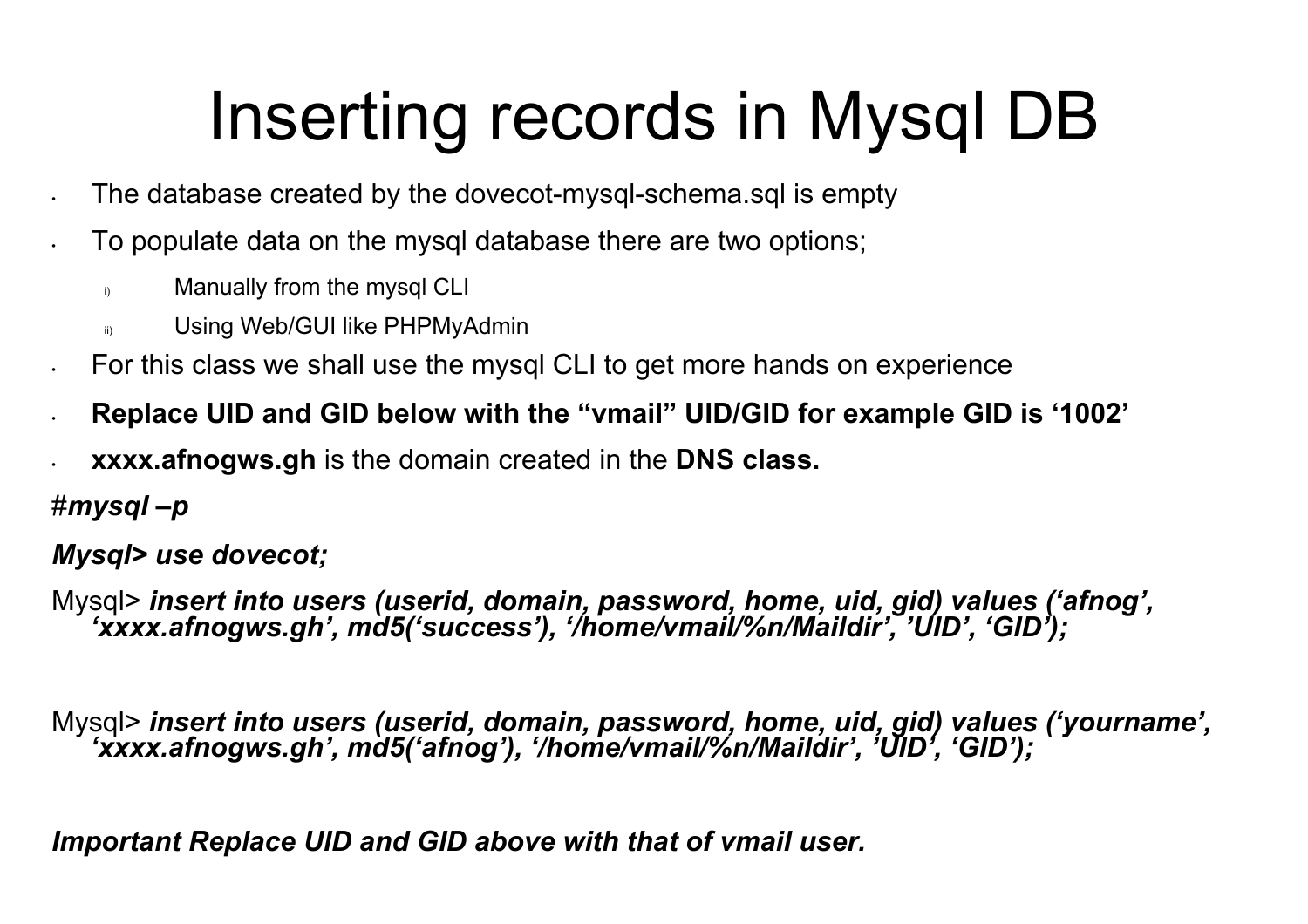### Exim Delivery to Virtual Users using Dovecot Delivery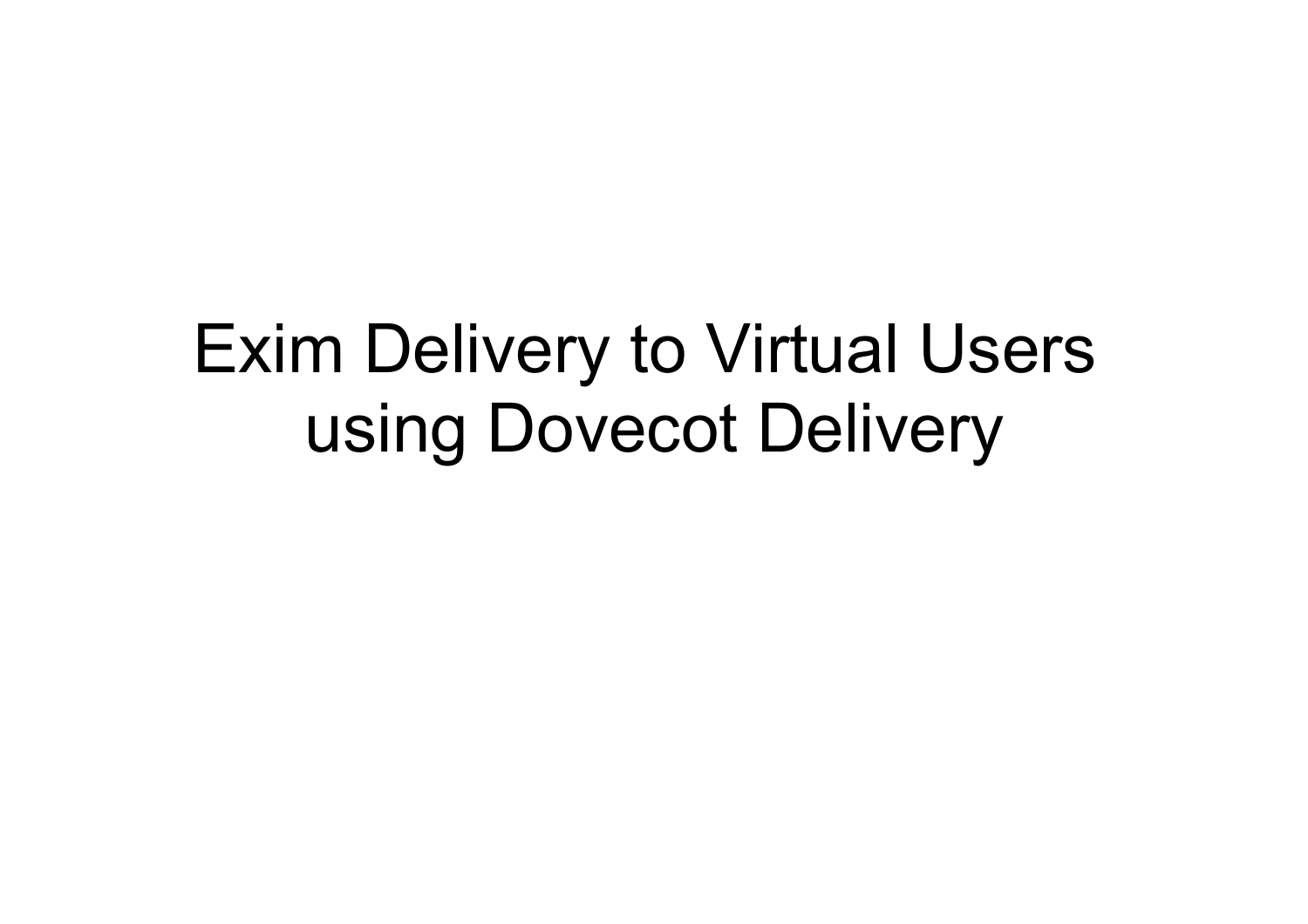### Exim Email Accepting

Open and Edit /usr/local/etc/exim/configure *# vi /usr/local/etc/exim/configure*

Add the Mysql database access config line below primary\_hostname *hide mysql\_servers = localhost/dovecot/root/afnog*

Then change the localuser Router the following lines in the "Routers Section" *dovecot\_router: driver = accept #local\_part\_suffix = +\* #local\_part\_suffix\_optional*

*condition = \${lookup mysql {SELECT home FROM users WHERE userid='\$local\_part'}} transport = dovecot\_delivery*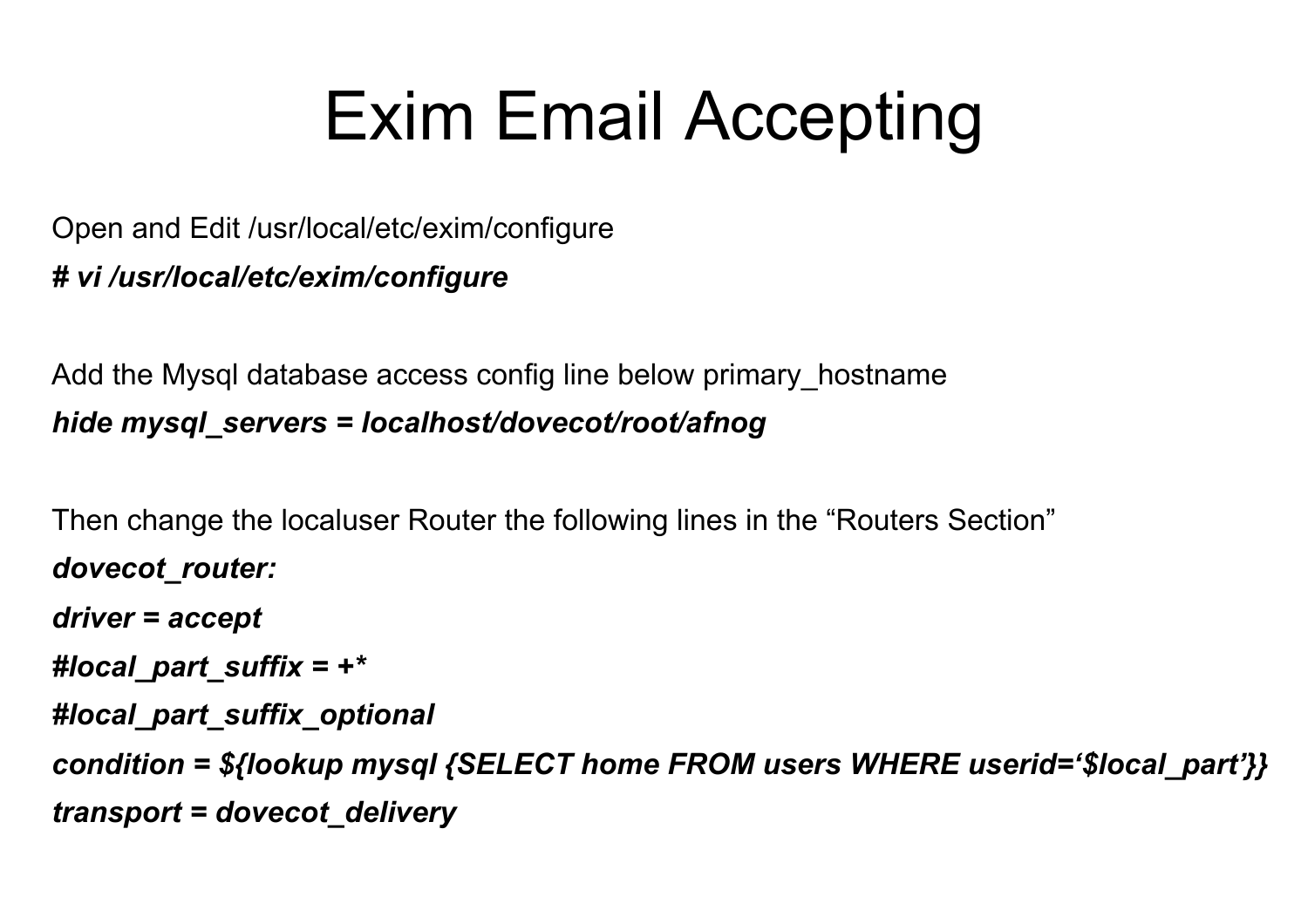### Exim Delivery to Dovecot

Modify the local\_delivery with the following lines under the transport section in the configure file.

```
dovecot_delivery: 
driver = pipe 
command = /usr/local/libexec/dovecot/deliver
message_prefix = 
message_suffix = 
delivery_date_add
envelope_to_add
return_path_add
log_output
user = vmail
temp_errors = 64 : 69 : 70 : 71 : 72 : 73 : 74 : 75 : 78
```